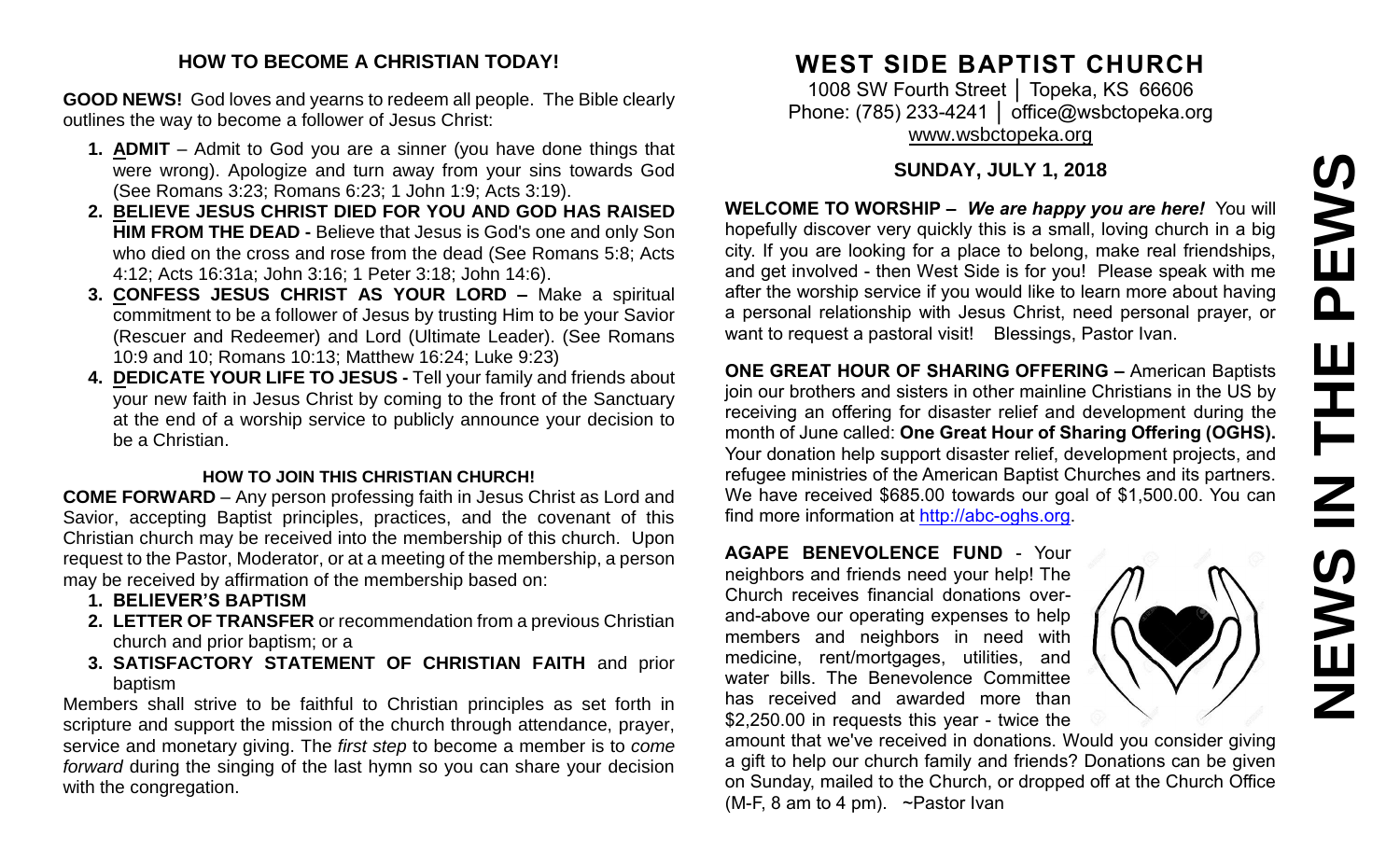**AUTOMATED EXTERNAL DEFIBRILLATOR (AED) –** The new Automate External Defibrillator (AED) has arrived. It was installed in the elevator foyer. I will be scheduling a Cardiopulmonary Resuscitation (CPR) class with instructions on using



the AED in May. Please see me if you are willing to be certified in this class. ~ Pat Carreno

**BIBLE STUDY -** Come for the free one-hour small group study of the biblical book **"ACTS OF THE APOSTLES" on Wednesdays at 10:30 am in Holmer Hall**. The Bible study is taught start-to-finish ("lectio continua"), no previous experience necessary. Bible studies are free and open to the public. *There will be NO Bible Study on Wednesday, July 4 or July 11.*

**BOILER REPAIRS –** The Church voted unanimously during the Quarterly Business Meeting on April 29 to accept the \$43,000.00 bid from McElroy's Mechanical Contractors to repair the boilers this summer. The Church will receive donations and pledges for "BOILERS" for these unexpected repairs. See Harry Carpenters for details about the boilers. Talk with Nancy Lindberg, Church Treasurer, about donations and/or a pledge.



**MUSIC COMMITTEE –** The Music Committee (Choir Director, Organist, and Pastor) has its weekly meeting to select hymns, songs, and spirituals for worship services on **Tuesdays at 9:00 am in Holmer Hall.** All are welcome!

**CONTEMPORARY FIFTH SUNDAY SING:** WHAT ARE YOUR FAVORITE CONTEMPORARY SONGS? Coming on July 29 we have five Sundays in the month. We are planning a FIFTH SUNDAY Contemporary SING for morning worship. We want to know your favorite contemporary songs. It will be similar to the traditional hymn sing we had on April 29 with contemporary songs woven into the scriptures, offertory and sermon theme of the day. Please give your favorite contemporary song list in writing or electronically to Ivan Greuter, Jan Mauck, or me by July 8<sup>th</sup>. We need more time to prepare the contemporary songs. Thanks! We hope you are looking forward to another singing Sunday.  $\sim$  Janet Nyfeler

# **WEEKLY CALENDAR**

**SUNDAY, JULY 1**

 No Breakfast (FH) No Sunday School Cinema (HH) 10:30 am Worship Service at Ward Meade Park Potluck Lunch to follow

No Music Committee Meeting (HH)

**MONDAY, JULY 2 PASTOR GONE**

9:00 AM – 11:00 AM Baby Closet Ministry 6:00 pm – 9:00 pm Capital City Men's Chorus (FH)

**TUESDAY, JULY 3 PASTOR GONE**

5:30 pm Ladies Night Out @ Jason's Deli

6:00 pm Mens Night Out @ Freddy's

**WEDNESDAY, JULY 4 OFFICE CLOSED**

 No Bible Study (HH) No Fruit & Vegetable Food Pantry (FH) No Baby Closet Ministry

**THURSDAY, JULY 5 PASTOR GONE** 1:00 – 3:00 pm Baby Closet

**FRIDAY, JULY 6 PASTOR GONE**

**SATURDAY, JULY 7** 

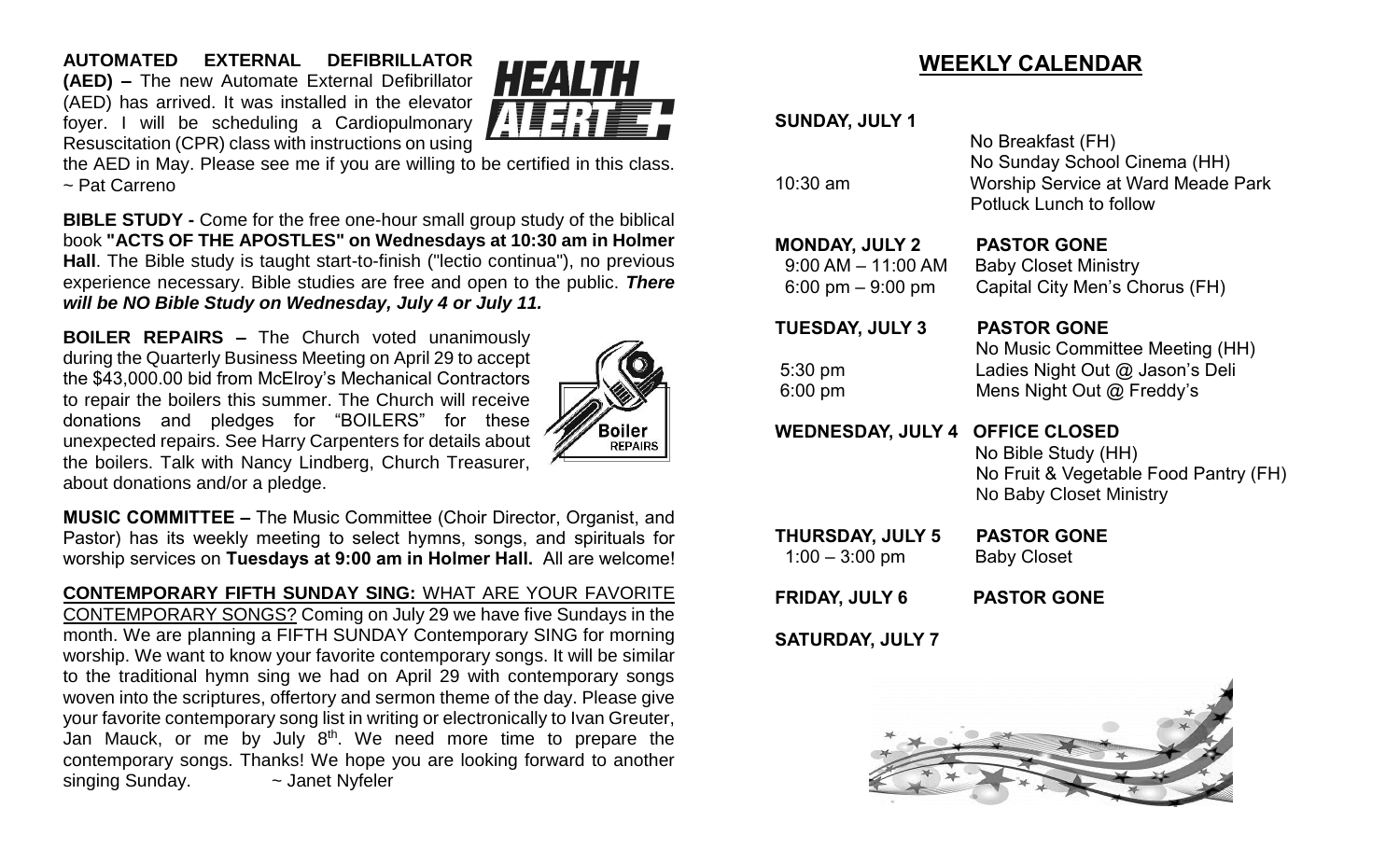# **IN OUR THOUGHTS AND PRAYERS**

Mark Arnold – Healing for health concerns Martha Beyer – Healing for health concerns Mark Calloway – Healing for health concerns Al Carpenter – Healing for health concerns Harry and Pat Carpenter – Healing for health concerns Esther Carrier – Healing for health concerns Shirley Dell – Healing for health concerns Grace Hart – Healing for health concerns (Janet Nyfeler's Mother) Judy Longstaff – Healing for health concerns Hilda Lundgren – Healing for health concerns Nancy May – Healing for health concerns Marie Merrifield – Healing for health concerns Rogene Moody – Healing for health concerns Don Morris – Healing for health concerns Ken Paslay – Healing for health concerns Edward Perkins – Healing for health concerns (Gardner, KS) Becky Poe – Healing for health concerns Bob Roesler – Interim Minister at FBC of Topeka, starting Feb. 1, 2018 Jill Roesler – Healing for health concerns Keith Springer – Healing for health concerns (Marianne Spano's brother) Lola Zab – Healing for health concerns (Marianne Spano's sister) **HOMEBOUND & CARE FACILITIES:** \*June Cunningham –Brewster Place \*Helen Farrar – Plaza West Care Center

\*Gerald Haney –

\*Russ Hunter –

\*Mary Lou Johnson – Aldersgate

\*Alice Kieffer –

\*Reginald Kirby –

\*Etta Landis – Legend at Capital Ridge

\*Madeleine Martinson – Fleming Place

\*Mae Martin – Plaza West Care Center

\*Theo Penny – Lawrence

\*Juanita Plankinton –

\*Hazel Smith-Tindall –

**FRUIT & VEGETABLE FOOD PANTRY –** Free bread, fruits, and vegetables on **Wednesdays from 4:00 to 6:00 pm**, while supplies last. No income restrictions. PROGRAM ELIGIBILITY: Households living in Topeka area (zip code 66601-66619). INCOME GUIDELINES: None. **ID REQUIRED:** Client must bring a PHOTO ID AND A PIECE OF US MAIL with client's name and current address for



identification. HOUSEHOLDS: One household per address. All food is available at no cost. West Side does not participate in Client Track.

## **SUMMER SCHEDULE: first and third Wednesdays only.**

- July 4 No Food Pantry (Harvester's Closed July Holiday)
- July 18 Summer Food Pantry (4-6 pm)

## **HABITAT FOR HUMANITY –** The Congregation voted unanimously during its



Quarterly Business Meeting on April 29 to partner with Habitat for Humanity in the **"Build on Faith" project at 422 SW Taylor**. A new Habitat house will be built by volunteers this summer. Speak with Don Johnson if you would like to volunteer at the work site, donate your professional skills (e.g., electricians, painters, etc.) or work in our kitchen to help feed volunteers. Donations for

"Habitat House" will be received for the new house in our neighborhood. *Volunteer by contacting:* Nikki MacMillan, Volunteer Coordinator Phone (785) 234-4322 or [volunteer@topekahabitat.org.](mailto:volunteer@topekahabitat.org) Sign-up online:<http://www.topekahabitat.org/volunteer>

## **THE LORD'S SUPPER** – West Side Baptist Church celebrates the Lord's



Supper (Holy Communion) on the first Sunday of each month. We practice "open communion." This means we recognize the Table of the Lord does not belong to any church but solely to Jesus Christ. Therefore, any baptized Christian is welcome to receive the bread and the cup in

this Christian church.